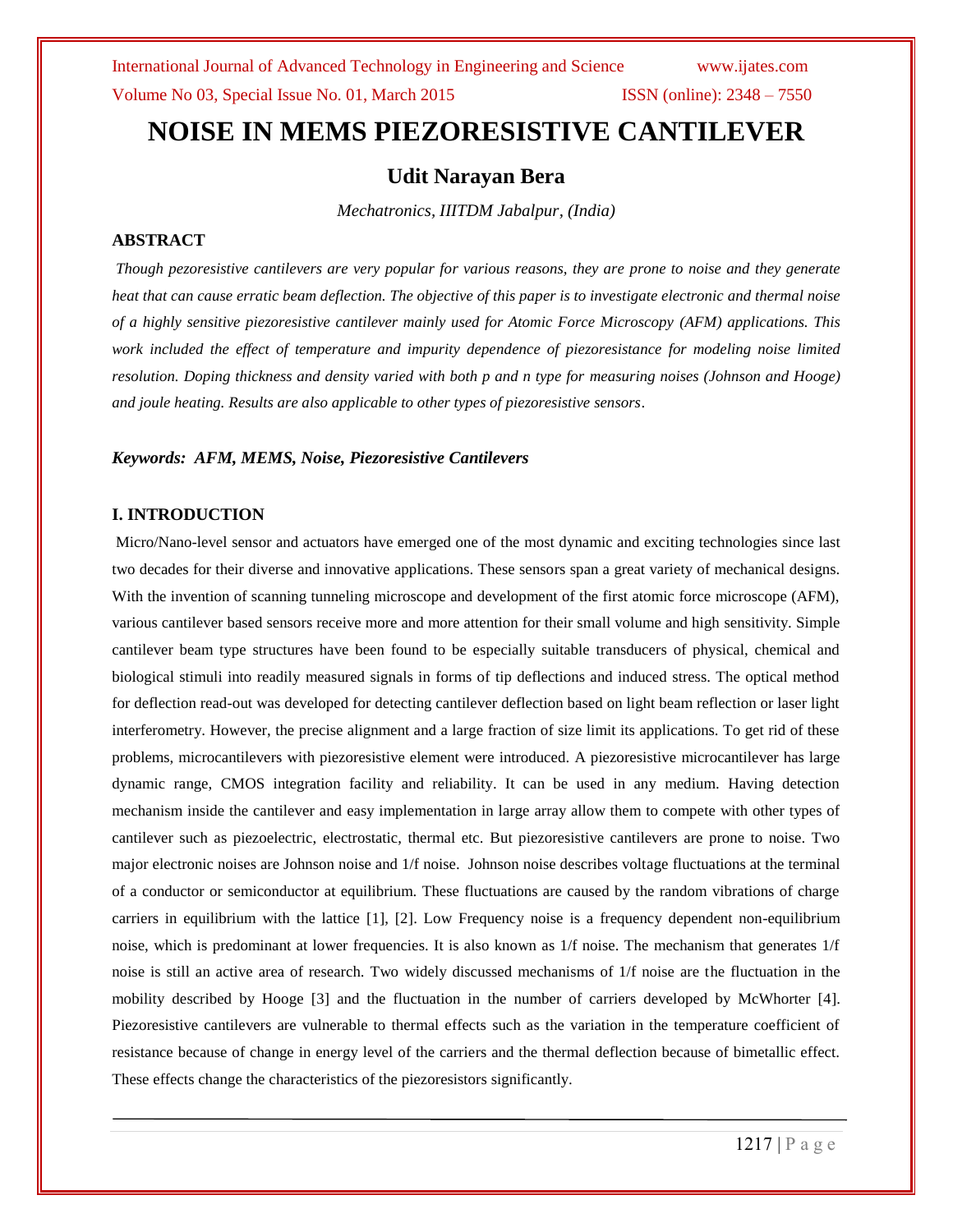Volume No 03, Special Issue No. 01, March 2015 ISSN (online): 2348 – 7550

### **II. PREVIOUS WORK**

Noise in MEMS sensors has been studied by many scientists who have focused on specific noise sources, which they believe limit their device performance [5-8]. Optimization analysis to improve sensitivity and reduce noise was also done [9-11]. Harley and Kenny [9] showed methods used for fabricating high-sensitivity piezoresistive cantilevers to improve their sensitivity, bandwidth, and noise. They discussed geometric and process parameter effects on cantilever sensitivity, bandwidth, and noise. Later [1], they gave a more detailed analysis for the optimization of piezoresistive cantilevers. In their work, sensitivity, noise, bandwidth, and spring constant were subjected to optimization based on cantilever geometry, process design, and voltage operation. They provided formulas and graphs showing the effect of thickness, length, and width on cantilever sensitivity. Thinner cantilevers yielded to an improvement of the sensitivity. Cantilever leg lengths were chosen judiciously since a trade-off between sensitivity and low frequency noise is involved through the number of carriers. For process optimization, shallow-doped cantilevers led to high noise, since the number of carriers was small. Deep-doped cantilevers led to low noise because of the large number of carriers. However, deep-doped cantilevers reduced the sensitivity since the sensitivity efficiency β derived by Tortonese [12] was smaller. There is therefore a trade-off between noise and sensitivity. The same effect is seen with the choice of doping concentration since the number of carriers plays a role in the noise and sensitivity readings. Harley and Kenny confirmed the presence of bulk 1/f noise in their cantilevers. They propose further studies on anneal to improve the quality of the crystal lattice in order to reduce the bulk 1/f noise. They also suggested that piezoresistive devices be biased according to their tolerance on power dissipation, to prevent either their destruction or the decrease of their performance, since at low frequencies the noise increases as the bias voltage squared.

This paper we introduced a highly sensitive piezoresistive cantilever and then investigated noises by taken care of piezoresistive properties.

| Var                         | <b>Definition</b>          | <b>Units</b>     |
|-----------------------------|----------------------------|------------------|
| $\alpha$                    | Hooge constant             |                  |
| β                           | Sensitivity efficiency     |                  |
| $\pi_{\text{l}}$            | Piezoresistive coefficient | $m^2/N$          |
| ρ                           | Resistivity                | $\Omega$ -cm     |
| E                           | Modulus of elasticity      | N/m <sup>2</sup> |
| F                           | Force                      | N                |
| $F_{min}$                   | Force resolution           | N                |
| $\mathbf{f}_{\mathrm{max}}$ | Max frequency              | Hz               |
| $f_{\min}$                  | Min frequency              | Hz               |
| k                           | Spring constant            | N/m              |
| $k_B$                       | Boltzmann's constant       | J/K              |
| 1                           | Length                     | m                |

|  |  | <b>Table 1: Table of variables</b> |
|--|--|------------------------------------|
|--|--|------------------------------------|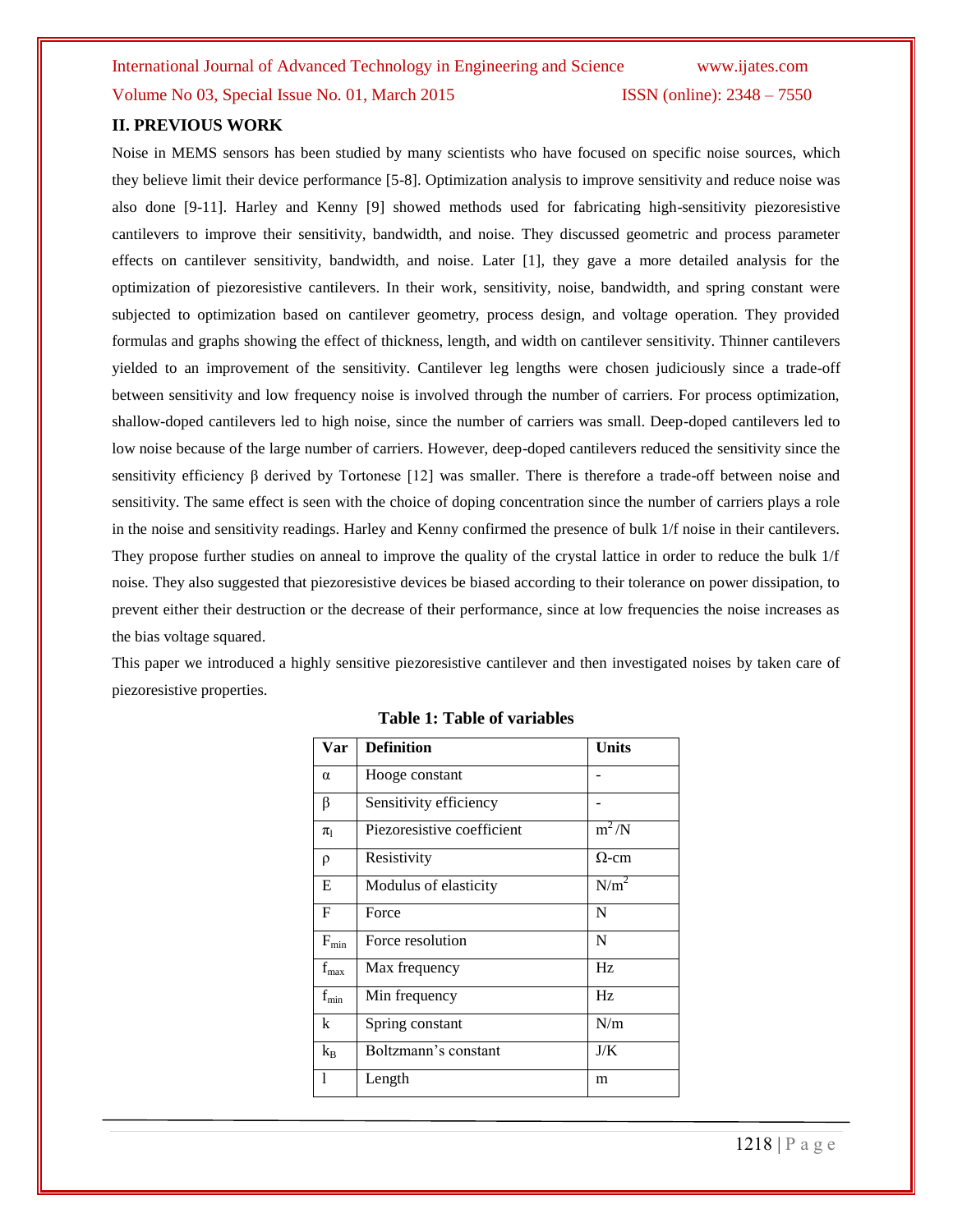Volume No 03, Special Issue No. 01, March 2015 ISSN (online): 2348 – 7550

| $\mathbf{l}_{\text{leg}}$ | Leg length          | m                |
|---------------------------|---------------------|------------------|
| b                         | Width of leg        | m                |
| p                         | Doping density      | $\text{cm}^{-3}$ |
| q                         | Electron charge     | C                |
| Q                         | Joule heat          | J                |
| R                         | resistance          | Ω                |
| t                         | thickness           | m                |
| T                         | Temperature         | K                |
| $t_d$                     | Doped thickness     | m                |
| $\rm V_B$                 | Bias voltage        | V                |
| $V_i^2$                   | Johnson noise power | $V^2$            |
| $V_h^2$                   | Hooge noise power   | $V^2$            |
| W                         | Width               | m                |
| X                         | displacement        | m                |
| $\mu_{p}$                 | Hole mobility       | $cm2Vs-1$        |
|                           |                     |                  |

#### **III. PRESENT WORK**

The objective of this paper is to design and analyze a new high sensitive piezoresistive cantilever design and characterize its noise with respect to atomic force microscopy application. For AFM, a concentrated load of 20 nN was applied to the free end of the cantilever. The proposed dual leg micro-cantilever (Fig-1) has a U-shaped piezoresistor (Fig-2) inside it. The design and analysis of the sensor is done using commercially available finite element analysis software. Single crystal silicon used as the base material of the cantilever. Both p+ and n- type doping of silicon used for piezoresistor. The noise depends on parameters like doping density, doping types, doping thickness, leg length, resistivity etc. In general the piezoresistive coefficient is a function of the impurity concentration and temperature. It is a decreasing function of concentration and temperature. Table-2 shows how longitudinal piezoresistance varies with doping density. This property is used for calculating noise and hence resolution. Comments on joule heating of the piezoresistor include both p and n type doping.

| Table 2: Longitudinal piezoresistance factor as a function of doping concentration |
|------------------------------------------------------------------------------------|
|------------------------------------------------------------------------------------|

| Doping concentration | $1\times10^{18}$ | $5 \times 10^{18}$ | $1\times 10^{19}$ | $5\times 10^{19}$ | $1\times 10^{20}$ |
|----------------------|------------------|--------------------|-------------------|-------------------|-------------------|
| $\text{cm}^{-3}$     |                  |                    |                   |                   |                   |
| $n$ -type $(\%)$     | 98               | 92                 | 85                | 52                | 34                |
| $p$ -type $(\%)$     | 95               | 80                 | 66                | 28                | 20                |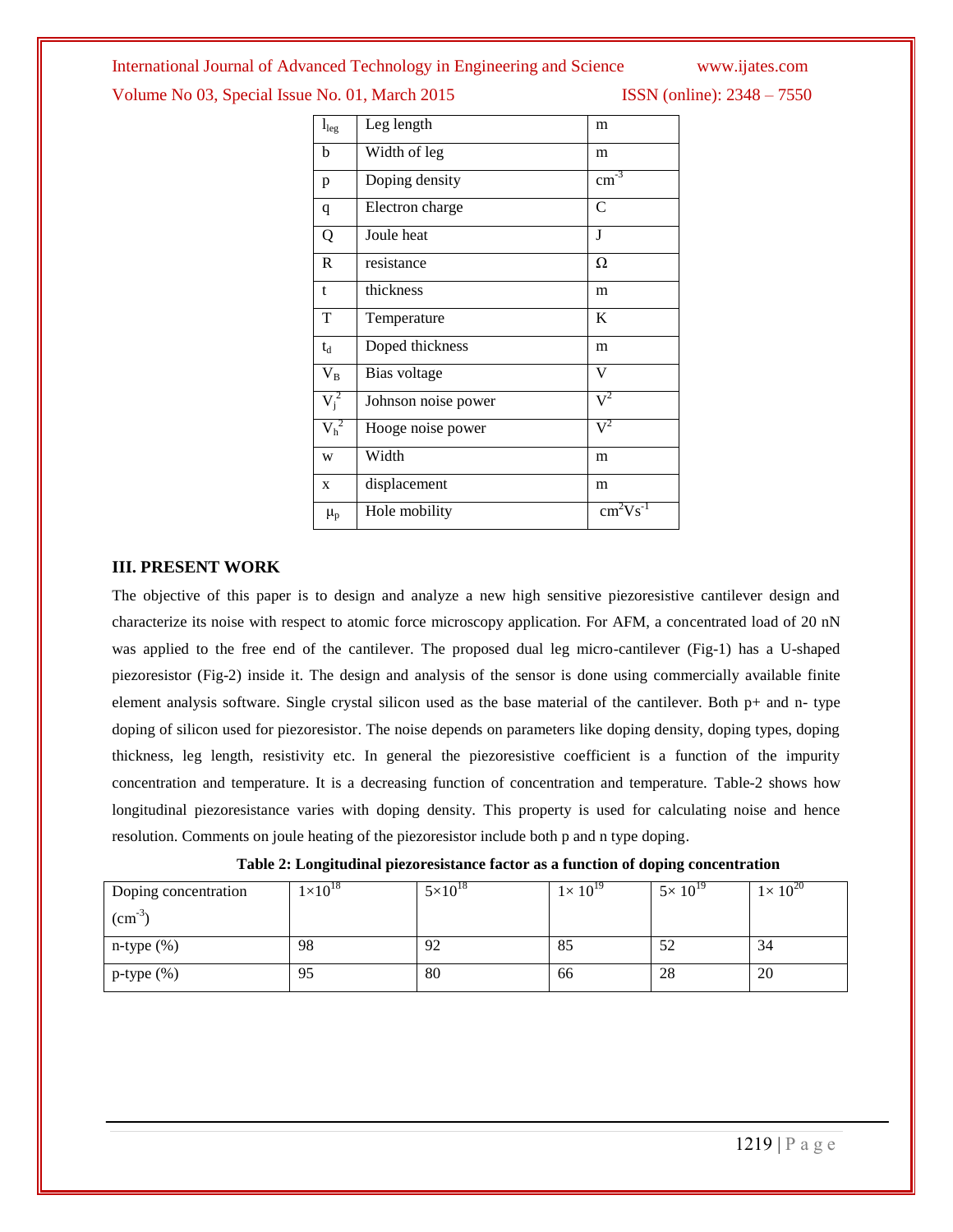International Journal of Advanced Technology in Engineering and Science www.ijates.com Volume No 03, Special Issue No. 01, March 2015 ISSN (online): 2348 – 7550









$$
\frac{\Delta R}{R} = \frac{a \pi_1 E t \left(1 - \frac{11 \text{ erg}}{2}\right)}{21^3} x
$$
\n
$$
V_1^2 = \frac{16 k_B T l_{1} \text{ erg}}{m} \left(f_{\text{max}} - f\right)
$$
\n(1)

$$
V_{h}^{2} = \frac{\alpha V_{B}^{2}}{1 - \alpha V_{B}^{2}} \ln \frac{f_{\text{max}}}{f_{\text{max}}}
$$
(3)

$$
F_{\min} = \frac{\sqrt{\left[\frac{av_B^2}{l_{\text{leg}}wt_{\text{d}}p}\ln\frac{f_{\text{max}}}{f_{\min}} + \frac{16k_B\tau_{\text{leg}}}{wt_{\text{d}}\mu_p\text{qp}}(f_{\text{max}} - f_{\text{min}})\right]}}{\frac{3\pi V_B(l-l_{\text{leg}})}{4wt^2}}
$$
(4)

We know that,

$$
R = \frac{\rho l}{A} \text{ and } Q = I^2 R T
$$

So,

$$
Q = \frac{V_B^2 \text{Tbt}}{\rho(2l_{\text{leg}+W})}
$$
 (5)

Length of the piezoresistor has obtained by taking average of minimum and maximum length. All the legends have described in Table-1.

#### **IV. RESULTS**

Results show a significant increment of sensitivity (1) for proposed dual leg configuration (Table-3) than that of conventional one (approximately 2.15×). A higher quality factor cantilever withstands for Biosensors while a softer one shows prominent improvement of performances in AFM. Though piezoresistor length does not have significant effect on sensitivity in conventional micro-cantilever, a silicon cantilever shows inverse relationship between sensitivity and leg length illustrated in Fig-3. We varied cantilever length from 100 μm to 400 μm and piezoresistor length as 0.25l, 0.5l, 0.75l and l, where l is cantilever length. Width and thickness of the cantilever are 10μm and 1μm respectively.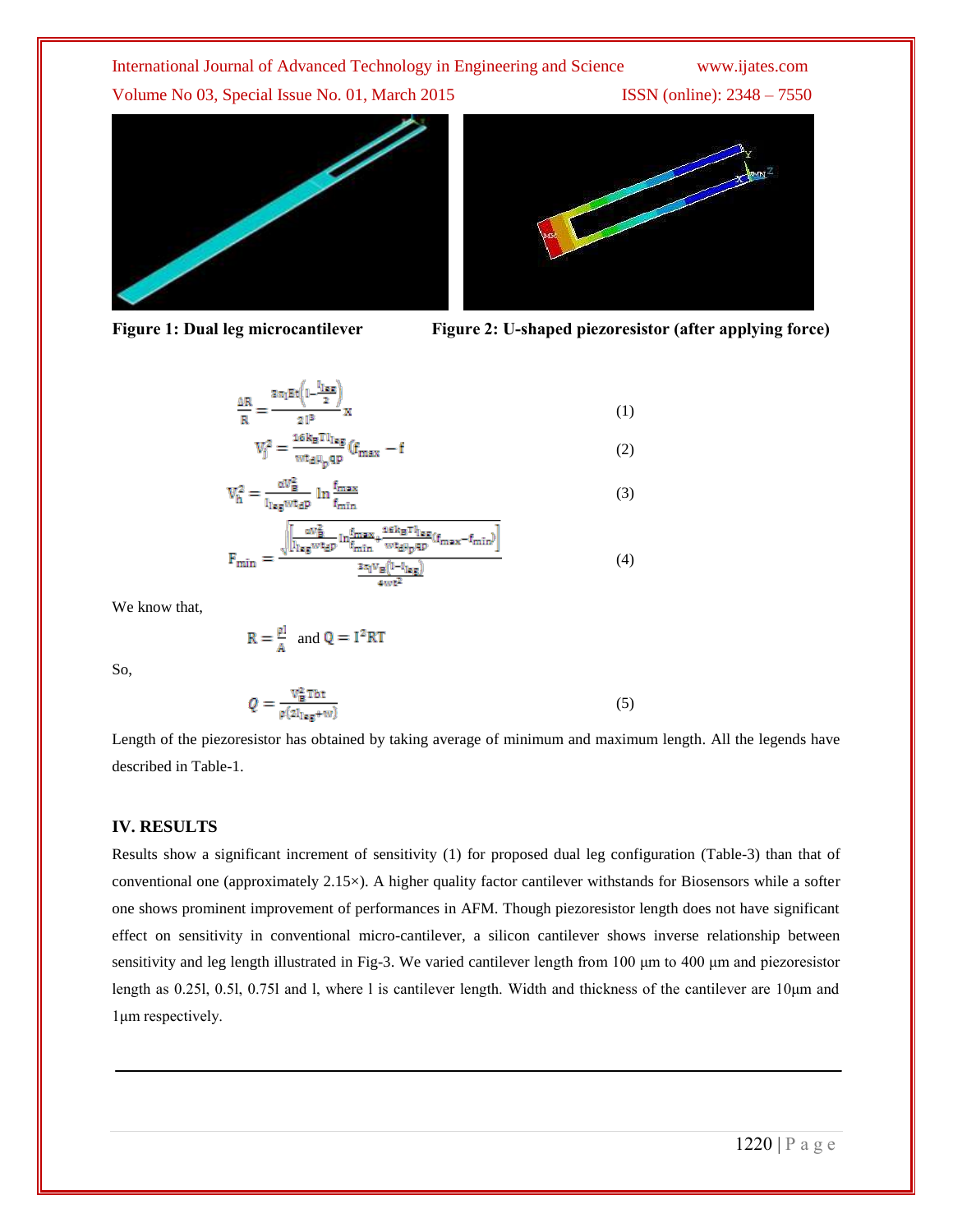Volume No 03, Special Issue No. 01, March 2015 ISSN (online): 2348 – 7550

|              | Deflection | Surface                  | AR/R               |
|--------------|------------|--------------------------|--------------------|
|              | $(\mu m)$  | $Stress(\times 10^{-6})$ | $(\times 10^{-3})$ |
|              |            | N/m <sup>2</sup>         |                    |
| Conventional | 0.374      | 0.95                     | 0.686              |
| Dual leg     | 0.737      | 2.05                     | 1.48               |
| (Proposed)   |            |                          |                    |

#### **Table 2: conventional Vs Proposed dual leg configuration**

In the frequency range from 10 Hz to 1 kHz, when Johnson noise (2) level is growing (Fig-6), Hooge Noise (3) has found to be decaying with larger leg length (Fig-8). Sensitivity and both types of noise are decreasing with increasing doping thickness.Fig-5,10,11 describe how noises, resolution, resistivity and piezocoefficient changes with respect to doping density. Johnson noise is found to be dominating for p-type doping than n-type. A comparison between Johnson noise and Hooge noise with respect to leg length has illustrated in the Fig-9. Minimum detectable force (MDF) (4) improved with increased doping densities (Fig-7) and doping thickness (Fig-4). It has also been found that Joule heating (5) affects more prominently for p+ type than that of n- type (Table-4). Bias voltage  $(V_B)$  kept 5V throughout this work.



**Figure 3: sensitivity with respect to cantilever**

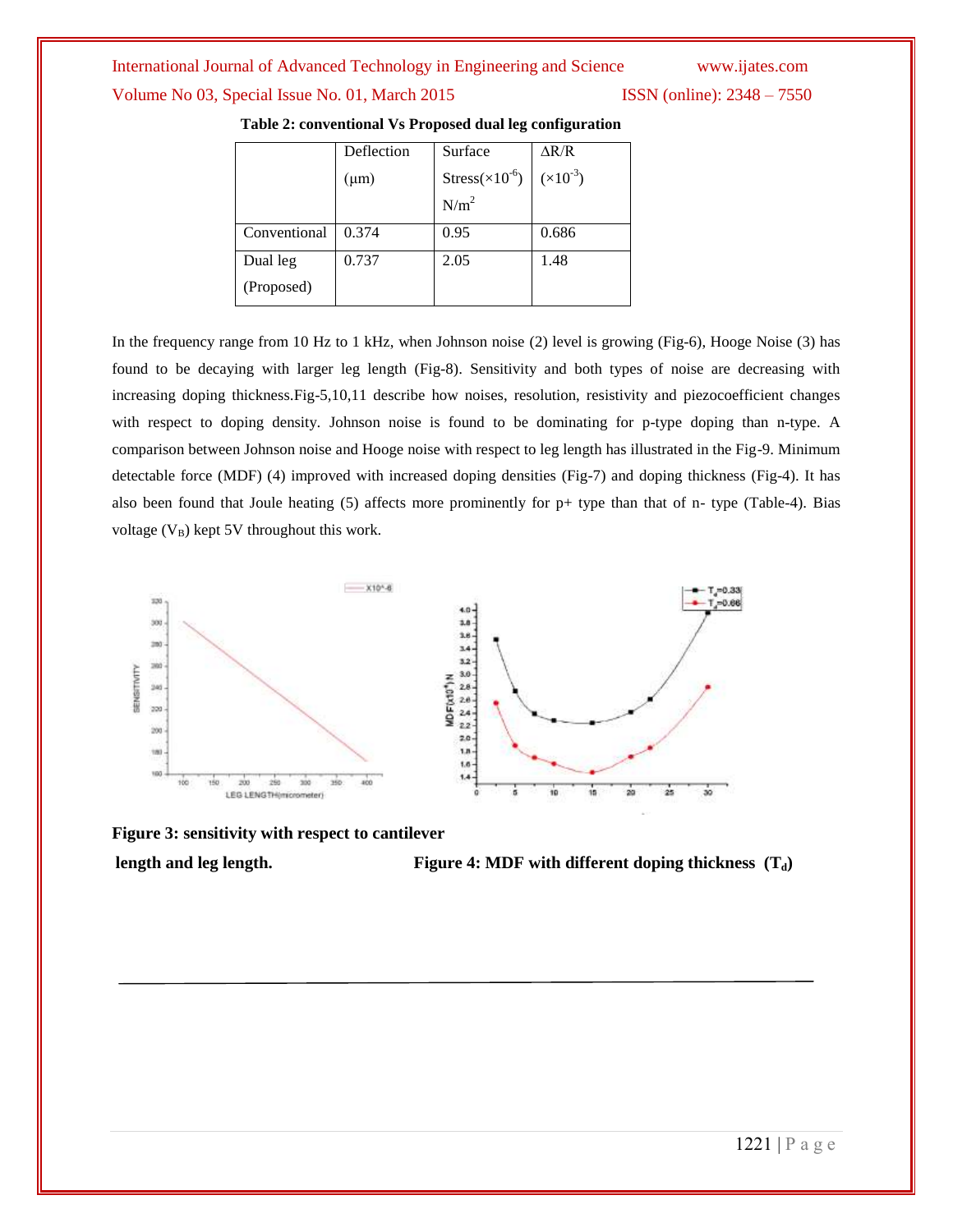

Figure 5: Variation of resistivity with respect to doping density Figure 6: Johnson noise



**Figure 7: MDD** Vs Doping density Figure 8: Hooge noise





**Figure 9: Comparison between noises with lleg** 



 **Figure 10:**  $\pi$ <sup>l</sup> with respect to doping density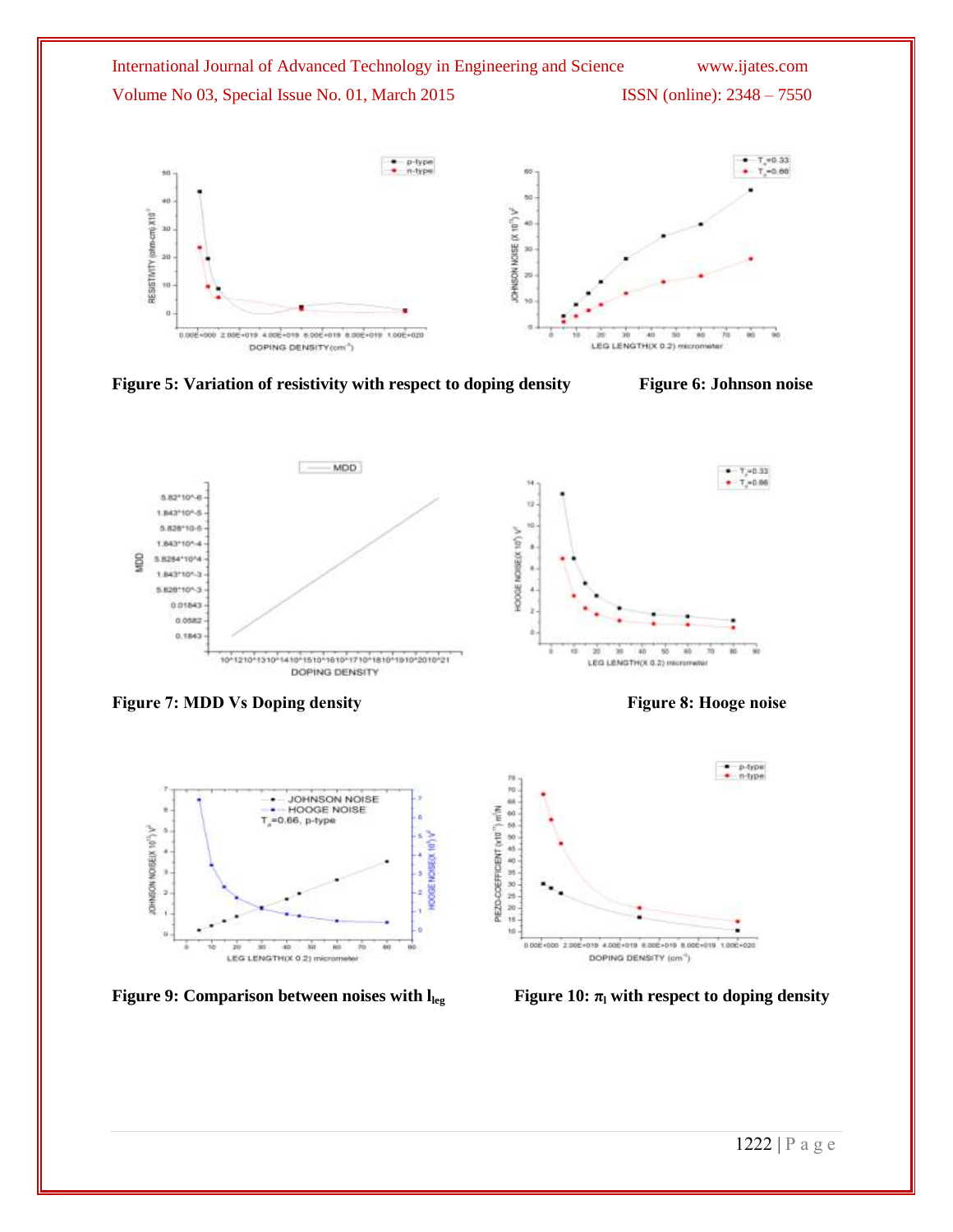## International Journal of Advanced Technology in Engineering and Science www.ijates.com Volume No 03, Special Issue No. 01, March 2015 **ISSN** (online): 2348 – 7550



**Figure 11:Joule heat with respect to doping density**

| Doping        | n-type               | p-type                |
|---------------|----------------------|-----------------------|
| density $cm3$ | (W)                  | (W)                   |
| $10^{4}12$    | $2.6 \times 10^{-8}$ | $8.65 \times 10^{-9}$ |
| $10^{4}13$    | $2.6 \times 10^{-7}$ | $8.65\times10^{-8}$   |
| $10^{4}14$    | $2.6 \times 10^{-6}$ | $8.65 \times 10^{-7}$ |
| $10^{4}15$    | $2.5 \times 10^{-5}$ | $8.67\times10^{-6}$   |
| $10^{4}16$    | $2.15\times10^{-4}$  | $7.81\times10^{-5}$   |
| $10^{4}17$    | $1.34 \times 10-3$   | $5.56 \times 10^{-4}$ |
| $10^{4}18$    | $4.7\times10^{-3}$   | $2.58\times10^{-3}$   |
| $10^{4}19$    | 0.0194               | 0.0126                |
| $10^{20}$     | 0.0146               | 0.096                 |
| $10^{21}$     | 0.7031               | 0.865                 |

#### **Table-4: Joule Heat**

#### **V. CONCLUSION**

All the graphs and data were shown that validate sensitivity, noises and joule heating model in piezoresistive microcantilever. We found doping has a tremendous effect on performance of piezoresistive microsensors. Both n and p type doping has been varied along with different doping thickness and doping densities. It has shown that how geometry of the cantilever such as leg length affects sensitivity and both the noises (Johnson and Hooge). It is also included temperature and impurity effects of piezoresistor to calculate noises. Finally conclusion on noise limited resolution has been obtained. All the results shown in this paper are also applicable for other types of piezoresistive sensors.

#### **REFERENCES**

- [1] Nyquist H., Thermal Agitation of Electric Charge in Conductors, Physical Review, 1928. 32: p. 110-113.
- [2] Johnson J.B., Thermal Agitation of Electricity in Conductors, Physical Review, 1928. 32: p. 97-109.
- [3] Hooge F.N., 1/f Noise is no Surface Effect, Physics Letters A, 1969. 29(3): p. 139-140.
- [4] McWhorter A., 1/f Noise and Germanium Surface Properties, Semiconductor Surface Physics, 1957(Univ. Pennsylvania Press): p. 207-228
- [5] Harley J.A., Kenny T.W., 1/F Noise Considerations for the Design and Process Optimization of Piezoresistive Cantilevers, Journal of Microelectromechanical Systems, 2000. 9(2): p. 226-235.
- [6] Barabash P. R., Cobbold R.S.C., Basic Limitations of ISFET and Silicon Pressure Transducers: Noise Theory, Models and Device Scaling, Sensors and Actuators, 1983. 4: p. 427-438.
- [7] Hansen O., Boisen A., Noise in Piezoresistive Atomic Force Microscopy, Nanotechnology, 1999. 10: p. 51-60.
- [8] Zuckerwar A.J., Kuhn T.R., Serbyn R.M., Background Noise in Piezoresistive, Electret Condenser, and

1223 | P a g e